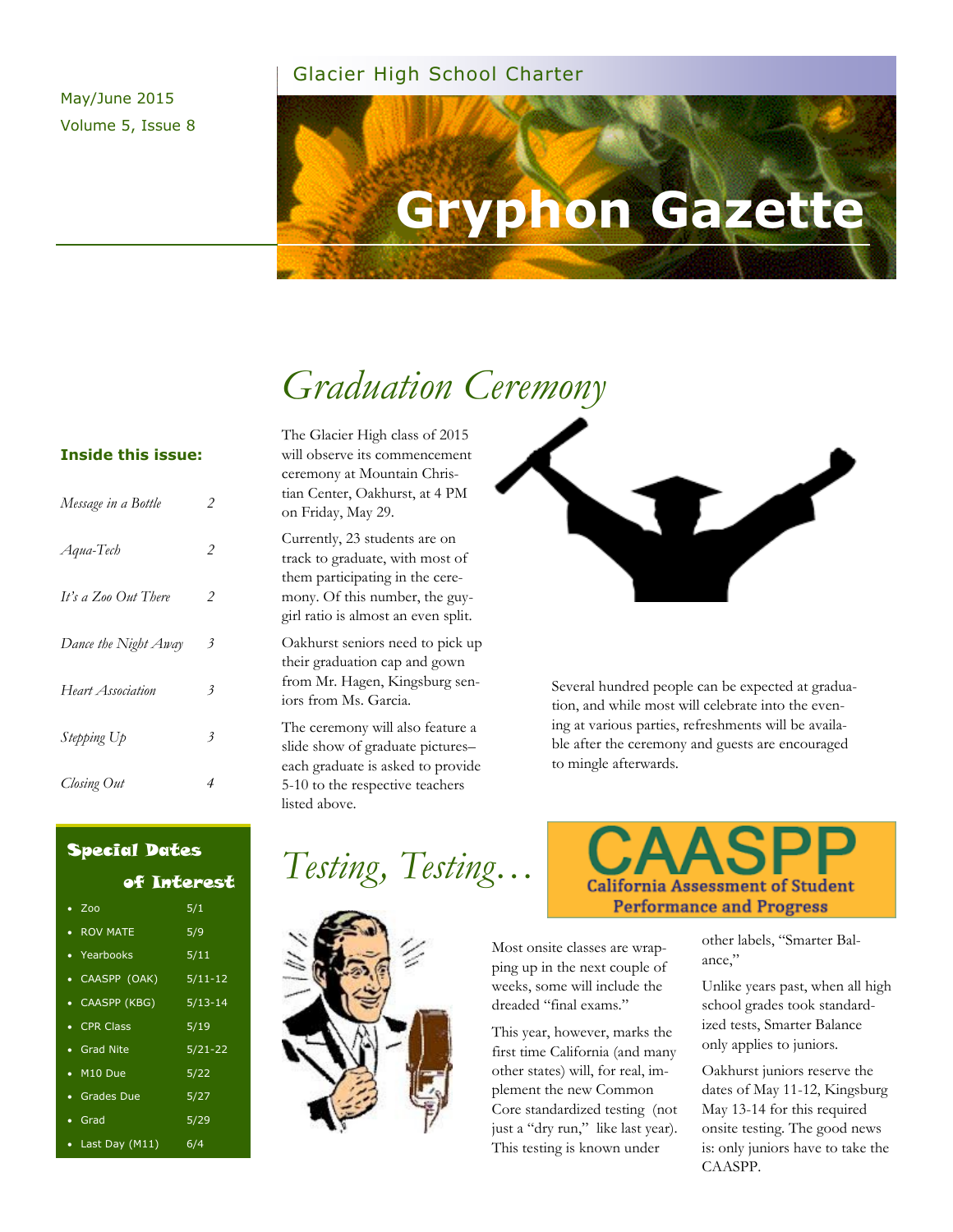

# *Heard of Self-Talk? How About Self-Write?*

The Comp 12 class is taking part in the Senior Writing Project, which is also open to all those graduating in the class of 2015.

The Senior Writing Project (SWP) involves a "Letter to my Future Self." In a way, it serves as a time capsule, documenting the important time around graduation.

Writers are asked to reflect on their background history, current environment, activities,

associations and friendships, peeves and priorities, and future plans.

The most powerful part of this writing project will not happen for another five years. At that time, writers will receive their own paper, in a self-addressed envelope, as a reflection into their past. What a great way to reminisce as well as track changes and progress!

The due date for students in Comp 12 is May 18th. Others interested in participating should contact Ms. Friesen through 642-1422 ext 27.

For a link to a similar project, and to get the philosophy and basic idea, click here:





# *ROV Competition, Monterey, May 9*

Thursday, April 30th, The underwater robotics team will be holding an open house preliminary event at the Harry Baker pool (YHS campus) from 12:30-3:00 PM. This event serves as the final, formal practice for the Monterey MATE competition to be held on Saturday, May 9th.

Team members had to solve an obstacle recently, when the camera feed shorted out almost immediately upon entering the pool. Still, it is better to experience this setback earlier rather than later. Understandably, waterproofing is a key concern when dealing with electrical components.

For a better idea of ROV competition, check out:



#### [MATE ROV](https://www.facebook.com/materovcompetition)

*Chaffee Zoo May 1* 

The first Friday in May marks the annual discount day at Chaffee Zoo, for those that care to join. Participants need to make their own travel arrangements, but all those who appear at the main entrance (on time) at 11:30 AM will be entitled to a school discount rate.



Students will only be charged \$3.50 and adults \$6.50. Parking fees do apply so bring an extra \$5 or so.

*Please have exact change available when you arrive, to expedite the collection process-*

Latecomers will not be entitled

to the discount rate, so arrive early, if at all possible.

There is no formal time for conclusion of this time together, participants are free to exit the zoo when desired. For most, it takes about two to three hours to see everything– but the Fresno heat may abbreviate.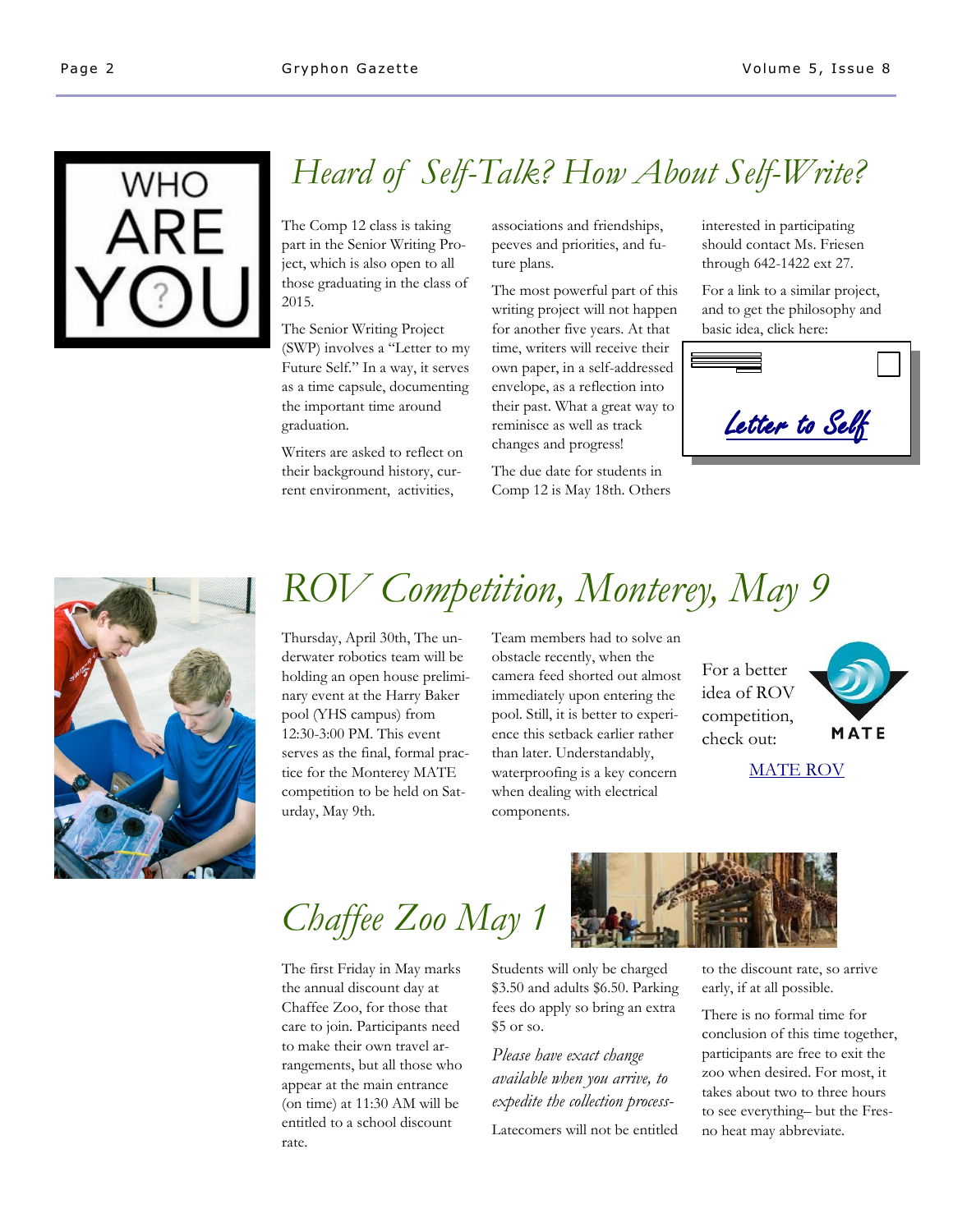## *Tickets on Sale for Formal*

ASB's annual formal is to be held at the Oakhurst Community Center (different location this year), with a new theme.

Décor for the function will be set in the Roaring 20's era. Dance participants are encouraged to dress in period costumes, if so desired (optional).

Dinner will be provided through a caterer, and dance instruction with Principal Eric Hagen.

Suggestions for the song list

are currently being collected by Jacquie McCourt of the ASB dance committee (deadline of May 1).

The dinner phase will start sometime soon after 5:30, and the dance will run till 10:00 PM. Those that can stay to assist with cleanup are encouraged to stay a bit longer.

\$30 individual tickets are available in Oakhurst through the front desk, and through charter teachers in Kingsburg.

Guest passes are available online through the school website (see back page).



## *CPR Class Offered Starting in May*

down or closing, one is just beginning.

An American Heart Association approved Heart Saver course, covering First Aid-CPR (Cardio-Pulmonary Resuscitation) class begins at GHS Oakhurst starting Tuesday, May 19, from 9 AM to 3 PM. The 9-1

shift will involve first aid; the 1 -3 shift will cover CPR.

Anyone 6th grade and above may attend. Those who desire an official completion card will be charged \$10 (useful for some jobs); otherwise there is no charge.

Bring food for both snack and lunch breaks

While most classes are winding shift will involve first aid; the 1 Join Bill Hartley for this officially endorsed class:



# *ASB Volunteerism*

Several ASB students will be helping out with dishwashing, as well as putting up tables and chairs, at a Cinco de Mayo event held at Oakhurst Community College from noon to three. The event benefits the La Sierra Guild of Valley Children's Hospital.

Also, Dottie Lee recently visited the ASB class to recruit potential junior docents for the Fresno Flats Historical Village and Park. Interested students would need to complete an orientation packet over the summer, with a goal of reaching 4-5 student guides to serve at the museum next school

year. This could benefit students in terms of community service (always good on a resume or application), as well as course designed elective credit.

Interested parties should contact Mr. Boe at Glacier, Oakhurst, or Dottie at the Park.



Fresno Flats Historic Village and Park "Saving the Past, For the Future"